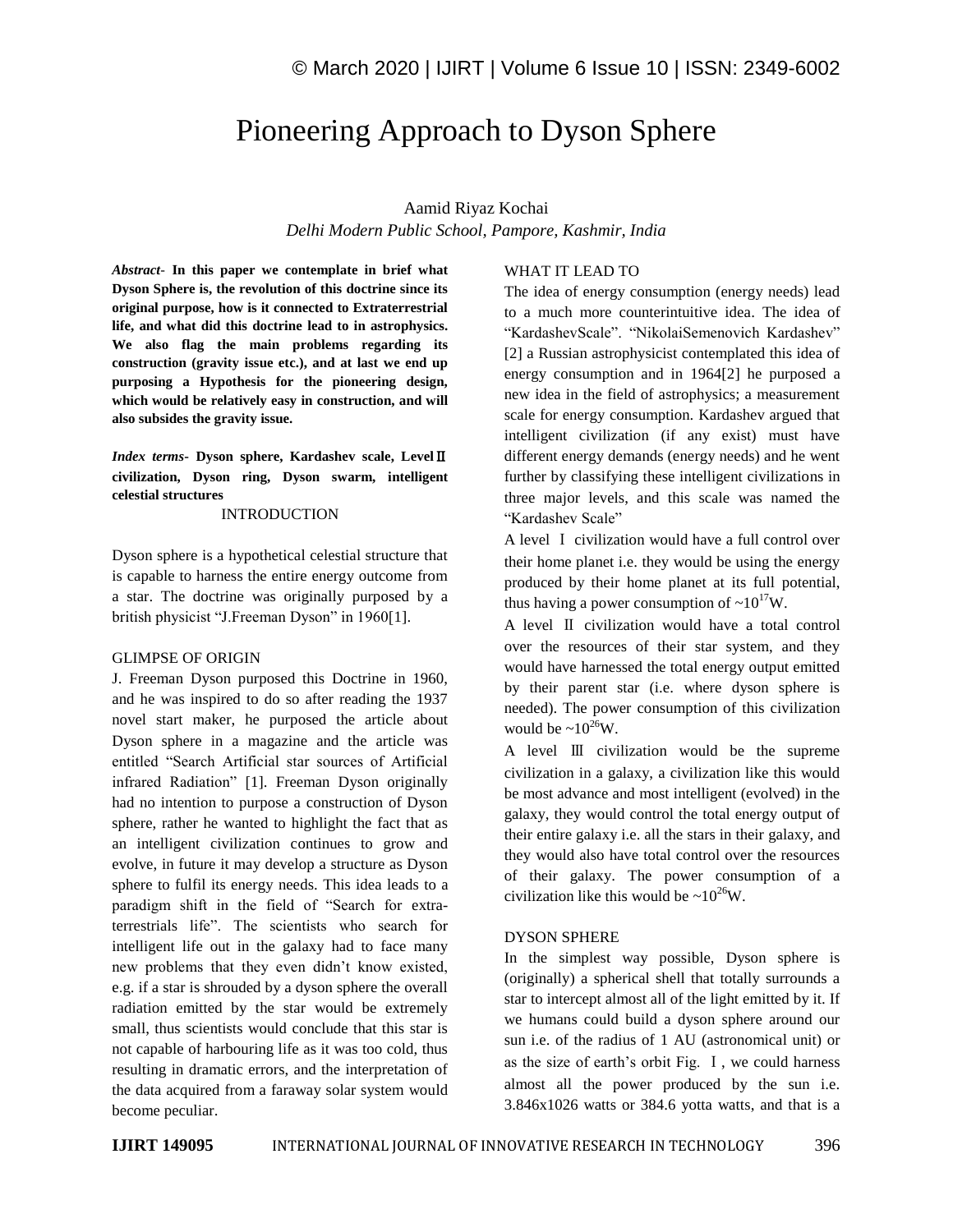tremendous amount of power in comparison to earth's current power consumption[3] (globally) i.e.  $5067x10^{20}$  joules or 157481 Twh (terra watt hour).



The idea of dyson sphere has gone through many phases since its original design. It's very hard to build a spherical shell that has a mass of 7.34767309 $x10^{22}$  kilograms, and has a radius of 1 AU, the new idea is relatively easy to imagine and maybe even to build. The new idea breaks down the process of building a spherical shell into two steps.



Fig.  $\Pi$ 

First we will build a ring Fig. Ⅱ of solar panels around the sun, the solar panels would be individually in a separate orbit and will orbit the sun in an intelligent parameter (controlled by a supercomputer), and as we humans will grow in resources (asteroid mining), we would keep adding solar panels to this ring in different parameters eventually forming a swarm around the sun called as Dyson swarm Fig.Ⅲ.



The mass required for the construction of the Dyson sphere is

### $M = \rho 4\pi r^2 t$

Where  $\rho$  is the density of the material of the sphere and t its thickness of 1 meter, this is how we find a mass of  $\sim 6x10^{23}$  kg, slightly less than the mass of moon. The mass of one terrestrial planet will easily give a 4-10m thick shell, so that the inhabitants will not worry very much about accidentally puncturing it.

## PROBLEMS AND LIMITATIONS

The Dyson sphere would be subject to unacceptably large stress and its equilibrium around the star is neutral at best (as opposed to stable).

Another consideration is gravity: If the sphere was built in our solar system with 1 Au radius, the gravity due to the sun would be only  $5x10^{-4}$ g, so humans could not live inside it without genetic or physical modification to become compatible with microgravity [4] or if there was some way to simulate artificial gravity whichis very unlikely to happen.

The idea of Dyson ring and Dyson swarm may subside the first problem, but it cannot solve the second one as it is something beyond our capabilities yet, and we should not forget that it is basically a gigantic structure to be made.

Even if we humans were somehow able to construct this celestial structure, it will still have its limitations.

The first limitation is that at the time we would have completed the construction, the energy needs would have climbed up dramatically, and soon in a hundred thousand years we would be looking for new source.

The second limitation is that the Dyson sphere is dependent on the star, and our sun is going to die in next 7.5 billion years, and after our sun dies the